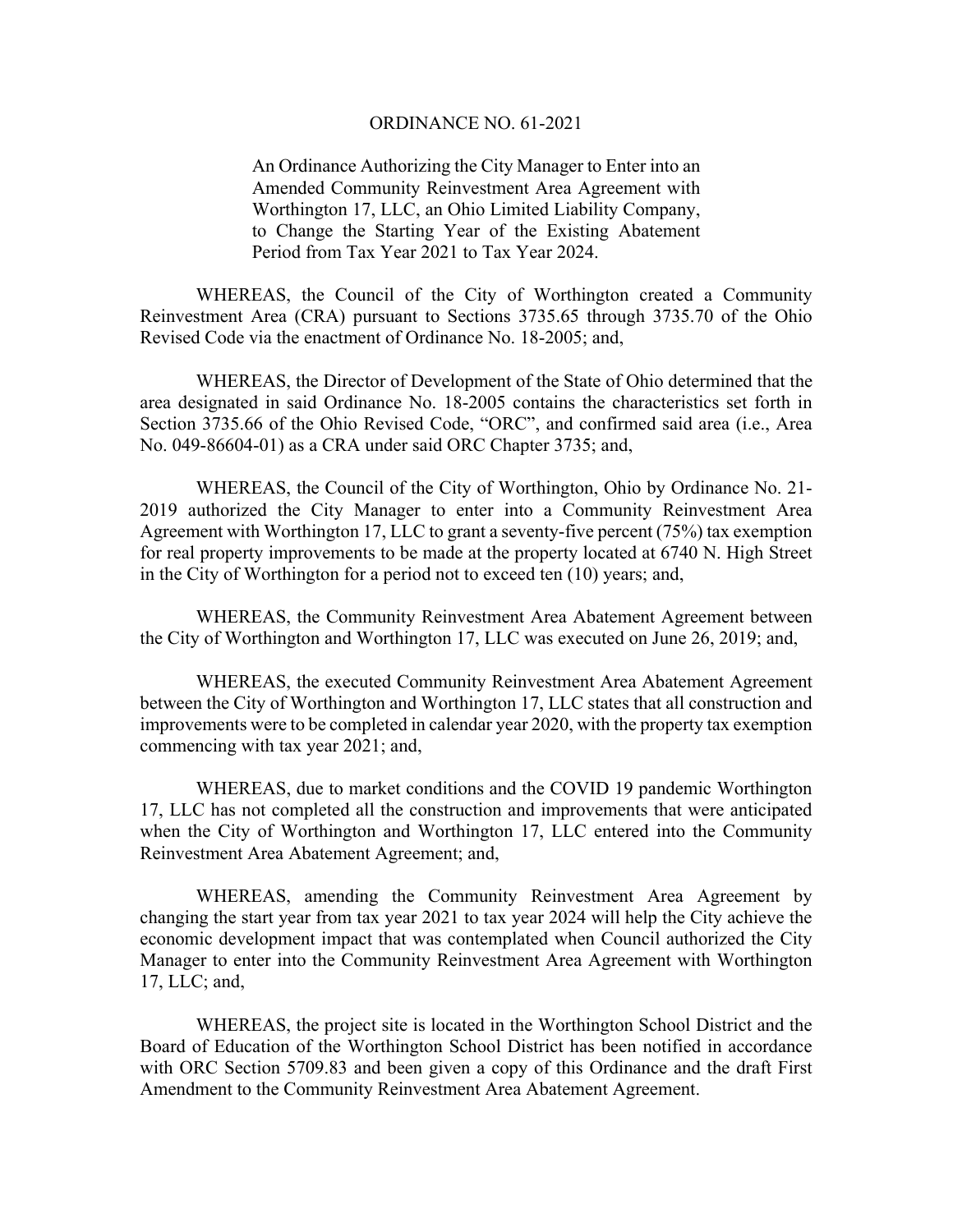## ORDINANCE NO. 61-2021

NOW, THEREFORE, BE IT ORDAINED by the Council of the Municipality of Worthington, County of Franklin, State of Ohio:

SECTION 1. The City Manager is hereby authorized and directed to enter into an Amended Community Reinvestment Area Agreement with Worthington 17, LLC, to change the starting year of the existing abatement period from tax year 2021 to tax year 2024, as evidenced by the First Amendment to The Community Reinvestment Area Agreement attached hereto as **EXHIBIT A** and which is incorporated herein.

SECTION 2. That notice of passage of this Ordinance shall be posted in the Municipal Administration Building, the Worthington Library, the Griswold Center and the Worthington Community Center and shall set forth the title and effective date of the Ordinance and a statement that the Ordinance is on file in the office of the Clerk of Council. This Ordinance shall take effect and be in force from and after the earliest period allowed by law and by the Charter of the City of Worthington Ohio.

Passed December 13, 2021

 \_/s/ Bonnie D. Michael\_\_\_\_\_\_\_\_\_\_\_\_\_\_\_\_ President of Council

Attest

 Introduced December 6, 2021 \_\_\_\_\_\_\_\_\_\_\_\_\_\_\_\_\_\_\_\_\_\_\_\_\_\_\_\_\_ P.H. December 13, 2021 Clerk of Council Effective January 5, 2022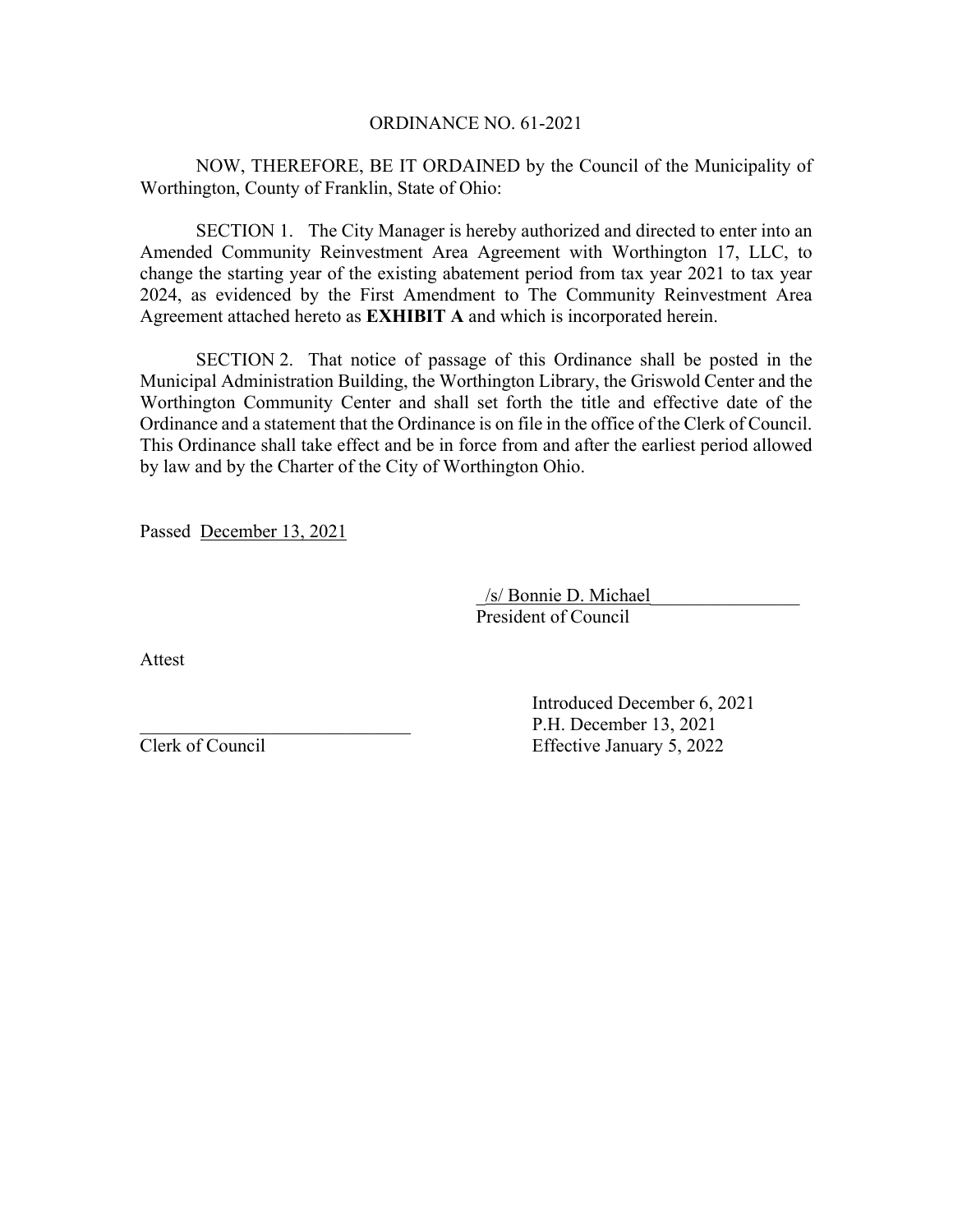#### **EXHIBIT A**

## **FIRST AMENDMENT TO THE COMMUNITY REINVESTMENT AREA AGREEMENT**

#### **Between**

## **THE CITY OF WORTHINGTON**

### **And**

### **WORTHINGTON 17, LLC**

This First Amendment to the Community Reinvestment Area Agreement (the "**First Amendment**") has been made and entered into as of the \_\_\_ day of \_\_\_\_\_\_\_\_\_\_,

\_\_\_\_\_\_ (the **"Effective Date"**) between the CITY OF WORTHINGTON, OHIO, a political subdivision of the State of Ohio, through its City Manager (the "**City**"), acting pursuant to the authority of Ordinance No. 61-2021 passed by the City Council on December 13, 2021; and WORTHINGTON 17, LLC a domestic limited liability company, with its principal offices at 50 W. Broad Street, Suite 200, Columbus, OH 43215 (**"WORTHINGTON 17"**), (both collectively referred to herein as the "**Parties**") and sets forth the complete understanding of the Parties as to the exemption of real property taxes on improvements made to the Property, defined below, pursuant to the City's Community Reinvestment Area exemption program and Ohio Revised Code ("**ORC**") §§3735.65 *et seq*. (the "**CRA Exemption**").

#### WITNESSETH:

WHEREAS, the original Community Reinvestment Area Abatement Agreement between the City of Worthington and Worthington 17, LLC was executed on June 26, 2019; and,

WHEREAS, the Community Reinvestment Area Abatement Agreement between the City of Worthington and Worthington 17, LLC states that all construction and improvements were to be completed in calendar year 2020, with the property tax exemption commencing with tax year 2021; and,

WHEREAS, due to market conditions and the COVID 19 pandemic Worthington 17, LLC has not completed all the construction and improvements that were anticipated when the City of Worthington and Worthington 17, LLC entered into the Community Reinvestment Area Abatement Agreement; and,

WHEREAS, the City now anticipates that the Project renovations may occur in calendar year 2022 or 2023; and,

WHEREAS, changing the start year from tax year 2021 to tax year 2024 will help the City achieve the economic development impact of the full ten (10) year exemption originally contemplated at the time the CRA exemption was approved.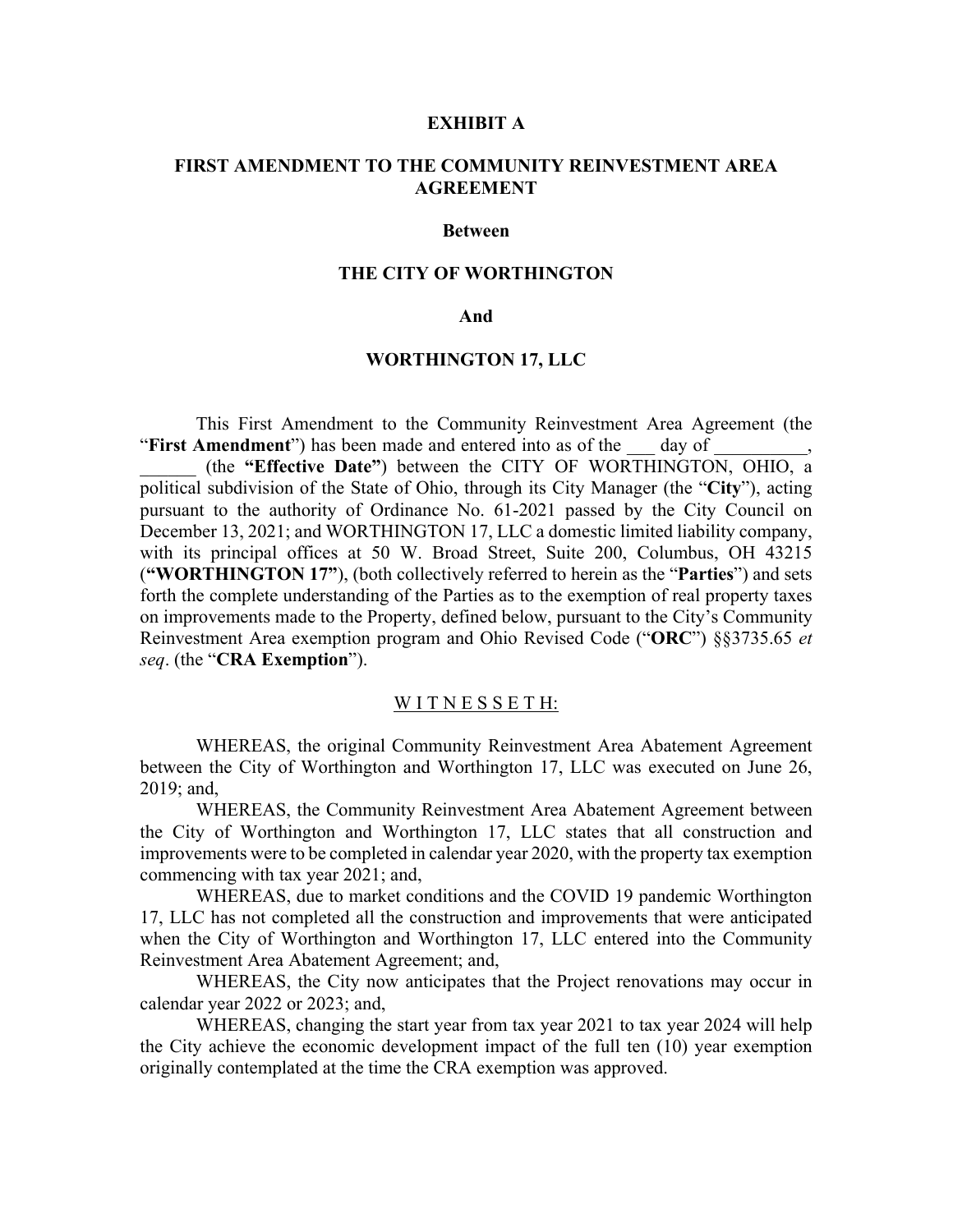NOW, THEREFORE, in consideration of these premises and the mutual covenants and obligations of the Parties hereto set forth, each of them does hereby covenant and agree with the others as follows:

**Section 1**. DELETE Section 1 of the Community Reinvestment Area Abatement Agreement, and REPLACE with the following:

**Project Description**. WORTHINGTON 17 has purchased 6740 North High Street, Worthington, Ohio 43085, Franklin County Auditor Parcel IDs 100-002642, 100-002579, 100-002683, 100-002578, 100-002694, and 100-002459 (the "**Property**") in fee and will renovate the existing structures thereon to facilitate the attraction of new jobs in the City (the "**Project**"). The Project will involve a total investment by WORTHINGTON 17 of at least ten million five hundred thousand dollars (\$10,500,000.00). Included in this investment is six million five hundred thousand dollars (\$6,500,000.00) for the acquisition of the Property, and an estimated four million dollars (\$4,000,000.00) in renovation costs.

The Project will commence by December 31, 2022, or (the "**Commencement**  Date"). It is intended that all construction and improvements will be completed in calendar years 2022 and 2023.

**Section 2**. DELETE Section 3 of the Community Reinvestment Area Abatement Agreement, and REPLACE with the following:

**CRA Exemption**. The City hereby grants WORTHINGTON 17 a tax exemption equal to a percentage of the assessed valuation of the Property exempted hereunder, for the Improvements made under the Project, for the following period and for the following benefit level:

| <b>Exemption Period</b> | <b>Exemption Benefit Level</b> |
|-------------------------|--------------------------------|
| Ten $(10)$ Years        | Seventy-Five Percent (75%)     |

The exemption provided under this §3 commences the first year for which the Property would first be taxable were that property not exempted from taxation under this Agreement. No CRA Exemption hereunder shall commence after tax year 2024 (i.e., tax lien date January 1, 2024), nor extend beyond tax year 2034.

WORTHINGTON 17 agrees and consents to the City preparing and filing all necessary applications and supporting documents to obtain the exemption authorized by the CRA Exemption Statutes and the City. The City shall perform such acts as are reasonably or legally necessary or appropriate to effect, claim, reserve, and maintain the CRA Exemption granted under this Agreement, including, without limitation, joining in the execution of all documentation and providing any necessary certificates required in connection with such exemption.

**Section 3**. Except as otherwise noted in this First Amendment, all other terms and provisions contained in the Community Reinvestment Area Abatement Agreement are unchanged, and remain in full force and effect as stated in therein.